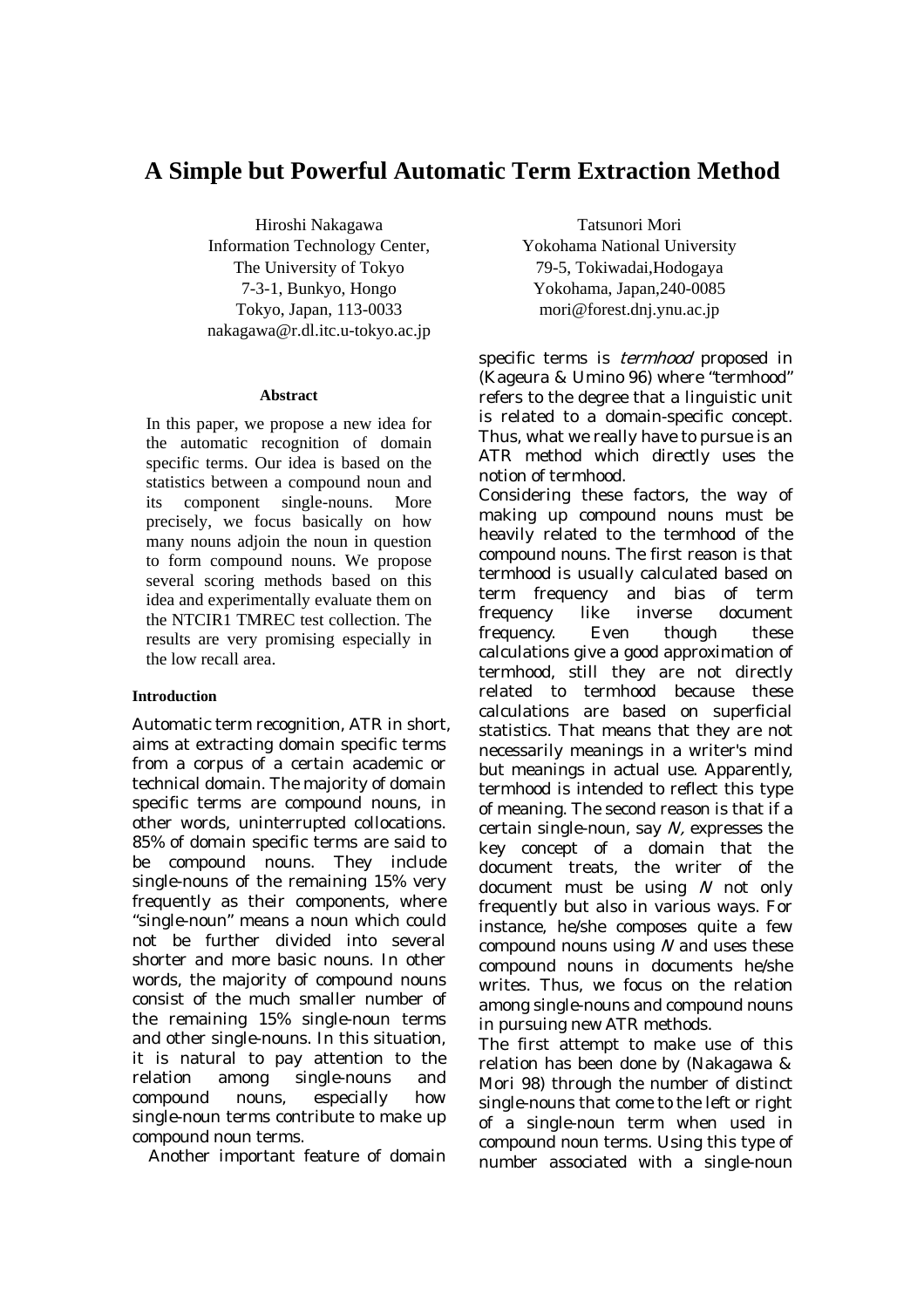term, Nakagawa and Mori proposed a scoring function for term candidates. Their term extraction method however is just one example of employing the relation among single-nouns and compound nouns. Note that this relation is essentially based on a noun bigram. In this paper, we expand the relation based on noun bigrams that might be the components of longer compound nouns. Then we experimentally evaluate the power of several variations of scoring functions based on the noun bigram relation using the NTCIR1 TMREC test collection. By this experimental clarification, we could conclude that the single-noun term's power of generating compound noun terms is useful and essential in ATR. In this paper, section 1 gives the background of ATR methods. Section 2 describes the proposed method of the noun bigram based scoring function for term extraction. Section 3 describes the

experimental results and discusses them.

# **1 Background**

# **1.1 Candidates Extraction**

The first thing to do in ATR is to extract term candidates from the given text corpus. Here we only focus on nouns, more precisely a single-noun and a compound noun, which are exactly the targets of the NTCIR1 TMREC task(Kageura et al 1999). To extract compound nouns which are promising term candidates and at the same time to exclude undesirable strings such as "is a" or "*of the*", the frequently used method is to filter out the words that are members of a stop-word-list. More complex structures like noun phrases, collocations and so on, become focused on (Frantzi and Ananiadou 1996). All of these are good term candidates in a corpus of a specific domain because all of them have a strong unithood (Kageura&Umino96) which refers to the degree of strength or stability of syntagmatic combinations or collocations. We assume the following about compound nouns or collocations:

Assumption Terms having complex structure are to be made of existing simple terms

The structure of complex terms is another important factor for automatic term candidates extraction. It is expressed syntactically or semantically. As a syntactic structure, dependency structures that are the results of parsing are focused on in many works. Since we focus on these complex structures, the first task in extracting term candidates is a morphological analysis including part of speech (POS) tagging. For Japanese, which is an agglutinative language, a morphological analysis was carried out which segmented words from a sentence and did POS tagging (Matsumoto et al. 1996).

After POS tagging, the complex structures mentioned above are extracted as term candidates. Previous studies have proposed many promising ways for this purpose, Hisamitsu(2000) and Nakagawa (1998) concentrated their efforts on compound nouns. Frantzi and Ananiadou (1996) tried to treat more general structures like collocations.

# **1.2 Scoring**

The next thing to do is to assign a score to each term candidate in order to rank them in descending order of termhood. Many researchers have sought the definition of the term candidate's score which approximates termhood. In fact, many of those proposals make use of surface statistics like tf∙idf. Ananiadou et al. proposed C-value (Frantzi and Ananiadou 1996) and NC-value (Frantzi and Ananiadou 1999) which count how independently the given compound noun is used in the given corpus. Hisamitsu (2000) propose a way to measure termhood that counts how far the given term is different from the distribution of non-domain-specific terms. All of them tried to capture how important and independent a writer regards and uses individual terms in a corpus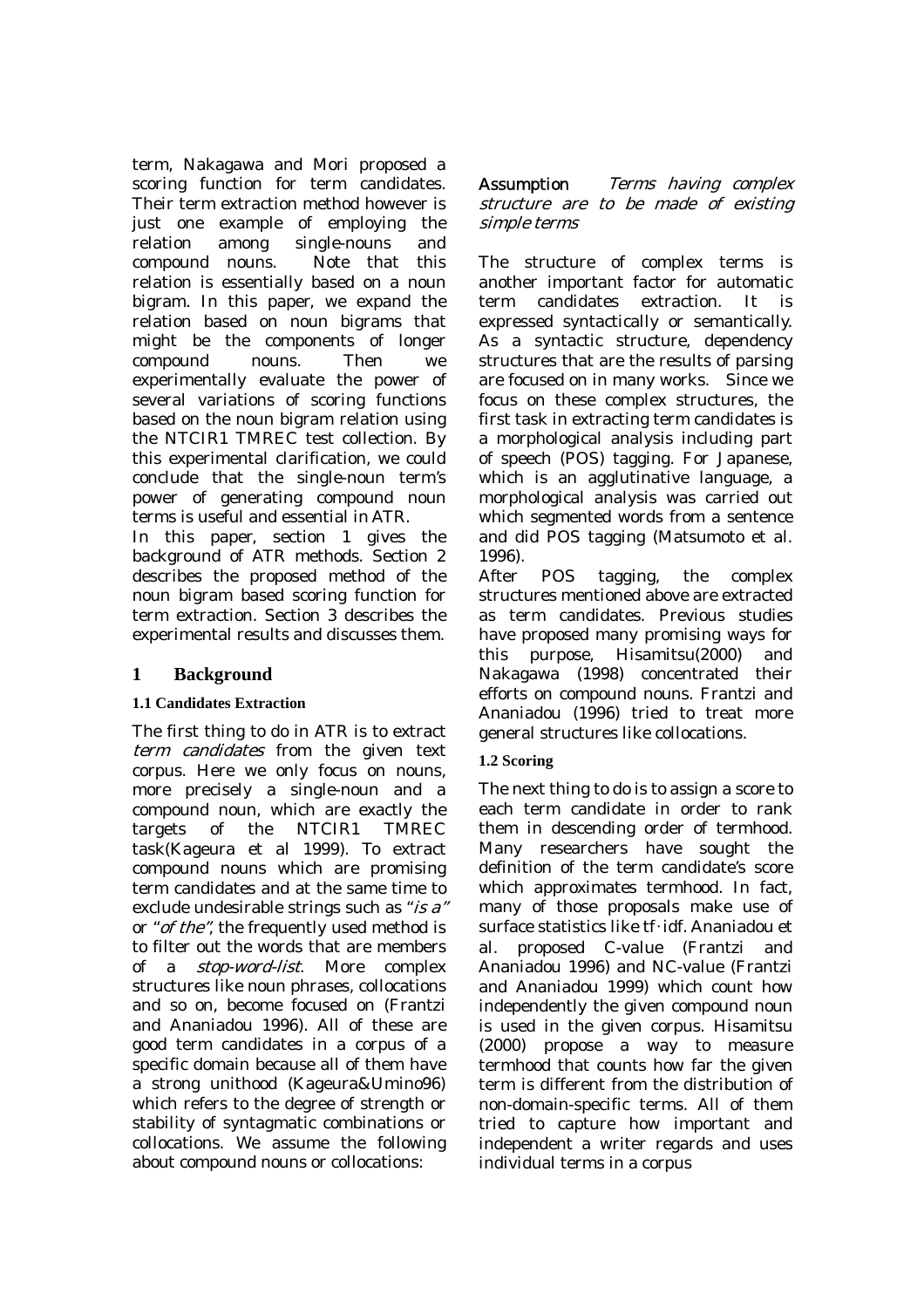**2 Single-Noun Bigrams as Components of Compound Nouns** 

### **2.1 Single-Noun Bigrams**

The relation between a single-noun and complex nouns that include this single-noun is very important. Nevertheless, to our knowledge, this relation has not been paid enough attention so far. Nakagawa and Mori (1998) proposed a term scoring method that utilizes this type of relation. In this paper, we extend our idea comprehensively. Here we focus on compound nouns among the various types of complex terms. In technical documents, the majority of domain-specific terms are noun phrases or compound nouns consisting of a small number of single nouns. Considering this observation, we propose a new scoring method that measures the importance of each single-noun. In a nutshell, this scoring method for a single-noun measures how many distinct compound nouns contain a particular single-noun as their part in a given document or corpus. Here, think about the situtation where single-noun N occurs with other single-nouns which might be a part of many compound nouns shown in Figure 1 where [N M] means bigram of noun N and M.

| $[LN1 \ N]$ (#L1) | $[N$ RN1 $](\#R1)$ |
|-------------------|--------------------|
|                   |                    |
| [LNn N](LN)       | $[N$ RNm $](\#Rm)$ |

**Figure 1. Noun Bigram and their Frequency** 

In Figure 1,  $[LNi \ N]$  (i=1,..,n) and  $[N]$ RNj $|$  (j=1,...,m) are single-noun bigrams which constitute (parts of) compound nouns. #Li and  $\#Rj$  (i=1,..,n and j=1,..,m) mean the frequency of the bigram [LNi N] and [N RNj] respectively. Note that since we depict only bigrams, compound nouns like [LNi N RNj] which contains [LNi N] and/or [N RNj] as their parts might actually occur in a corpus. Again this noun trigram might be a part of longer compound nouns.

Let us show an example of a noun bigram. Suppose that we extract compound nouns including "trigram" as candidate terms from a corpus shown in the following example.

# Example 1.

trigram statistics, word trigram, class trigram, word trigram, trigram acquisition, word trigram statistics, character trigram

Then, noun bigrams consisting of a single-noun "trigram" are shown in the following where the number bewteen ( and ) shows the frequency.

word trigram (3) trigram statistics (2) class trigram (1) trigram acquisition (1) character trigram(1) **Figure 2. An example of noun bigram** 

We just focus on and utilize single-noun bigrams to define the function on which scoring is based. Note that we are concerned only with single-noun bigrams and not with a single-noun per se. The reason is that we try to sharply focus on the fact that the majority of domain specific terms are compound nouns. Compound nouns are well analyzed as noun bigram.

# **2.2 Scoring Function**

# *2.2.1 The direct score of a noun bigram*

Since a scoring function based on [LNi N] or [N RNj] could have an infinite number of variations, we here consider the following simple but representative scoring functions.

#LDN(N) and #RDN(N) : These are the number of distinct single-nouns which directly precede or succeed N. These are exactly "n" and "m" in Figure 1. For instance, in an example shown in Figure 2,  $#LDN(trigram)=3$ ,  $#RDN(trigram)=2$ 

LN(N,k) and RN(N,k): The general functions that take into account the number of occurrences of each noun bigram like [LNi N] and [N RNj] are defined as follows.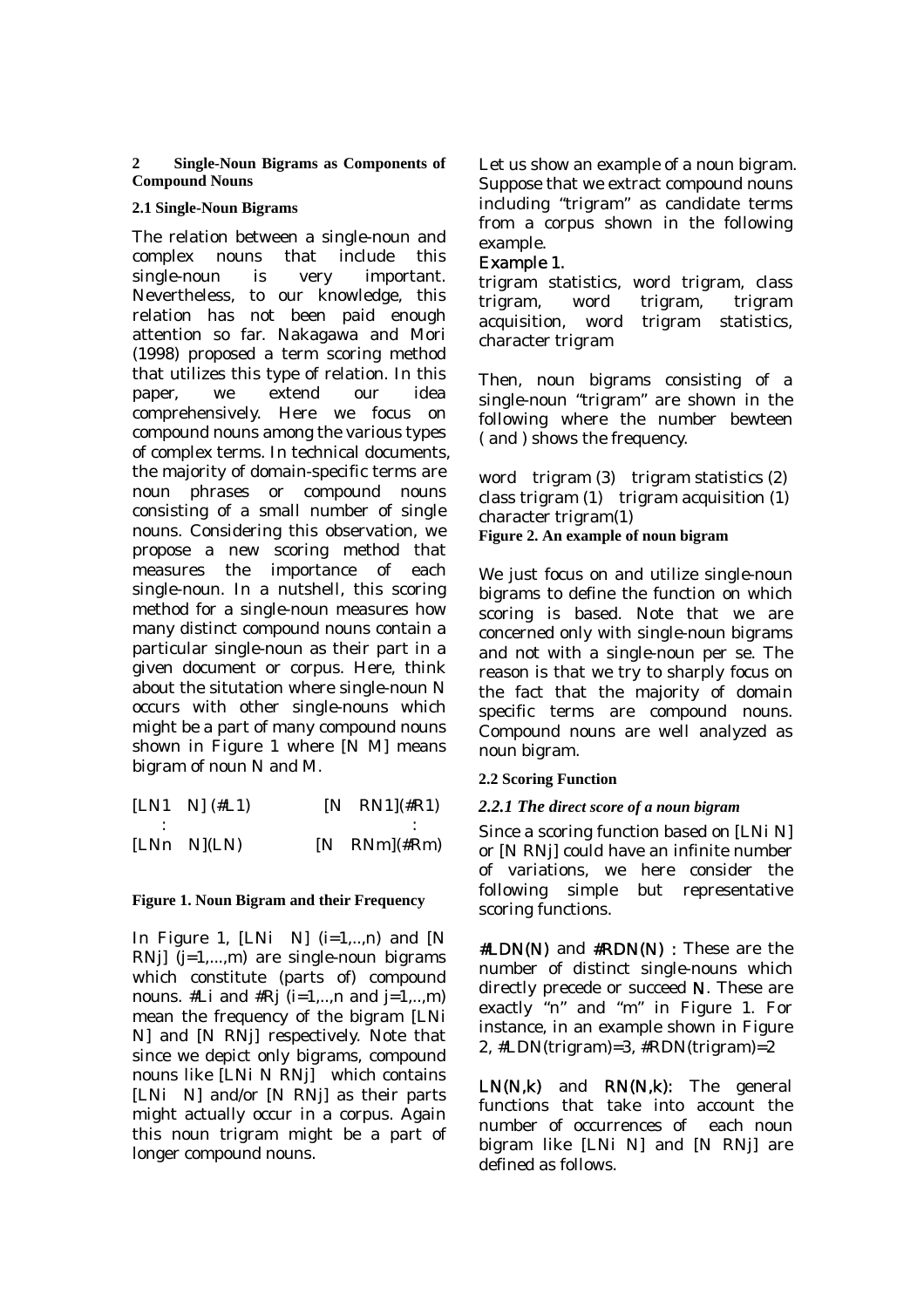LN(N,k) = 
$$
\sum_{i=1}^{\#LDN(N)} (\#Li)^{k}
$$
 (1)

$$
RN(N,k) = \sum_{j=1}^{\#RDN(N)} (\#Rj)^{k}
$$
 (2)

We can find various functions by varying parameter k of (1) and (2). For instance, #LDN(N) and #RDN(N) can be defined as  $LN(N,0)$  and  $RN(N,0)$ .  $LN(N,1)$  and RN(N,1) are the frequencies of nouns that directly precede or succeed N. In the example shown in Figure 2, for example, LN(trigram,1)=5, and RN(trigram,1)=3. Now we think about the nature of (1) and (2) with various value of the parameter k. The larger k is, the more we take into account the frequencies of each noun bigram. One extreme is the case  $k=0$ , namely  $LN(N,0)$  and  $RN(N,0)$ , where we do not take into account the frequency of each noun bigram at all. LN(N,0) and RN(N,0) describe how linguistically and domain dependently productive the noun N is in a given corpus. That means that noun N presents a key and/or basic concept of the domain treated by the corpus. Other extreme cases are large k, like k=2 , 4, etc. In these cases, we rather focus on frequency of each noun bigram. In other words, statistically biased use of noun N is the main concern. In the example shown in Figure 2, for example, LN(trigram,2)=11, and RN(trigram,2)=5. If  $k<0$ , we discount the frequency of each noun bigram. However, this case does not show good results of in our ATR experiment.

### *2.2.2 Score of compound nouns*

The next thing to do is to extend the scoring functions of a single-noun to the scoring functions of a compound noun. We adopt a very simple method, namely a geometric mean. Now think about a compound noun :  $CN = N_1 N_2 ... N_L$ . Then a geometric mean: GM of CN is defined as follows.

 $GM(CN,k)$ 

$$
= \left(\prod_{i=1}^{L} (LN(N_i, k) + 1)(RN(N_i, k) + 1)\right)^{\frac{1}{2}} - (3)
$$

For instance, if we use LN(N,1) and  $RN(N,1)$  in example 1,  $GM(trigram,1)$  =  $\sqrt{(3+1)} \times (5+1)$  = 4.90. In (3), GM does not depend on the length of a compound noun that is the number of single-nouns within the compound noun. This is because we have not yet had any idea about the relation between the importance of a compound noun and a length of the compound noun. It is fair to treat all compound nouns, including single-nouns, equally no matter how long or short each compound noun is.

### *2.2.3 Combining Compound Noun Frequency*

Information we did not use in the bigram based methods described in 2.2.1 and 2.2.2 is the frequency of single-nouns and compound-nouns that occur independently, namely left and right adjacent words not being nouns. For instance, "word patterns" occurs independently in "… use the word patterns occurring in … ." Since the scoring functions proposed in 2.2.1 are noun bigram statistics, the number of this kind of independent occurrences of nouns themselves are not used. If we take this information into account, a new type of information is used and better results are expected.

In this paper, we employ a very simple method for this. We observe that if a single-noun or a compound noun occurs independently, the score of the noun is multiplied by the number of its independent occurrences. Then GM(CN,k) of the formula (3) is revised. We call this new GM FGM(CN,k) and define it as follows.

#### if N occurs independently

then  $\textbf{FGM}(\textbf{CN},\textbf{k}) = \textbf{GM}(\textbf{CN},\textbf{k}) \times \textbf{f}(\textbf{CN})$ where f(CN) means the number of independent occurrences of noun CN FGM(trigram,1)= $3 \times \sqrt{(3+1) \times (5+1)}$  =14.70 For instance, in example 1, if we find independent "trigram" three times in the corpus,  $(4)$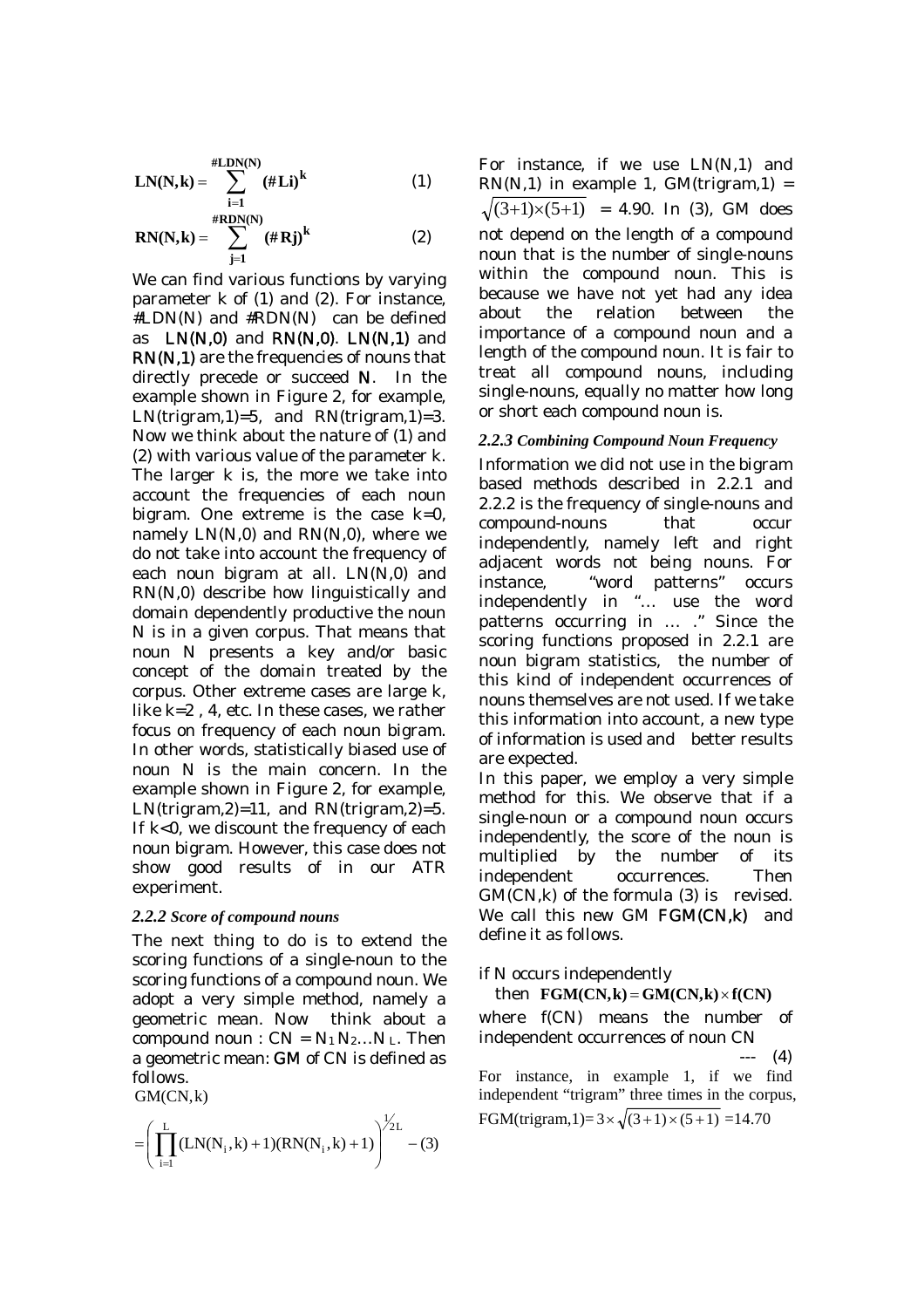### *2.2.4 Modified C-value*

We compare our methods with the C-value based method(Frantzi and Ananiadou 1996) because 1) their method is very powerful to extract and properly score compound nouns., and 2) their method is basically based on unithood. On the contrary, our scoring functions proposed in 2.2.1 try to capture termhood. However the original definition of C-value can not score a single-noun because the important part of the definition C-value is:

C - value(a) = (length(a) - 1)(n(a) - 
$$
\frac{t(a)}{c(a)}
$$
)  
--- (5)

where a is compound noun, length(a) is the number of single-nouns which make up a, n(a) is the total frequency of occurrence of a on the corpus, t(a) is the frequency of occurrence of a in longer candidate terms, and c(a) is the number of those candidate terms.

As known from (5), all single-noun's C-value come to be 0. The reason why the first term of right hand side is (length(a)-1) is that C-value originally seemed to capture how much computational effort is to be made in order to recognize the important part of the term. Thus, if the length(a) is 1, we do not need any effort to recognize its part because the term a is a single-word and does not have its part. But we intend to capture how important the term is for the writer or reader, namely its termhood. In order to make the C-value capture termhood, we modify (5) as follows.

MC-value(a) = length(a)(n(a) - 
$$
\frac{t(a)}{c(a)}
$$
) (6)

Where "MC-value" means "Modified C-value."

# **3 Experimental Evaluation**

# **3.1 Experiment**

In our experiment, we use the NTCIR1 TMREC test collection (Kageura et al 1999). As an activity of TMREC, they have provided us with a Japanese test

collection of a term recognition task. The goal of this task is to automatically recognize and extract terms from a text corpus which contains 1,870 abstracts gathered from the computer science and communication engineering domain corpora of the NACSIS Academic Conference Database, and 8,834 manually collected correct terms. The TMREC text corpus is morphologically analyzed and POS tagged by hand. From this POS tagged text, we extract uninterrupted noun sequences as term candidates. Actually 16,708 term candidates are extracted and several scoring methods are applied to them. All the extracted term candidates CNs are ranked according to their GM(CN,k), FGM(CN,k) and MC-value(CN) in descending order. As for parameter  $\bf{k}$  of (1) and (2), we choose  $k=1$  because its performance is the best among various values of k in the range from 0 to 4. Thus, henceforth, we omit **k** from GM and FGM, like GM(CN) and FGM(CN). We use GM(CN) as the baseline.

In evaluation, we conduct experiments where we pick up the highest ranked term candidate down to the PNth highest ranked term candidate by these three scoring methods, and evaluate the set of selected terms with the number of correct terms, we call it CT, within it. In the following figures, we only show CT because recall is CT/8834, where 8834 is the number of all correct terms, precision is CT/PN.

Another measure NTCIR1 provides us with is the terms which include the correct term as its part. We call it "longer term" or LT. They are sometimes valued terms and also indicate in what context the correct terms are used. Then we also use the number of longer terms in our evaluation.

# **3.2 Results**

In Figure 3 through 5, PN of X-axis means PN.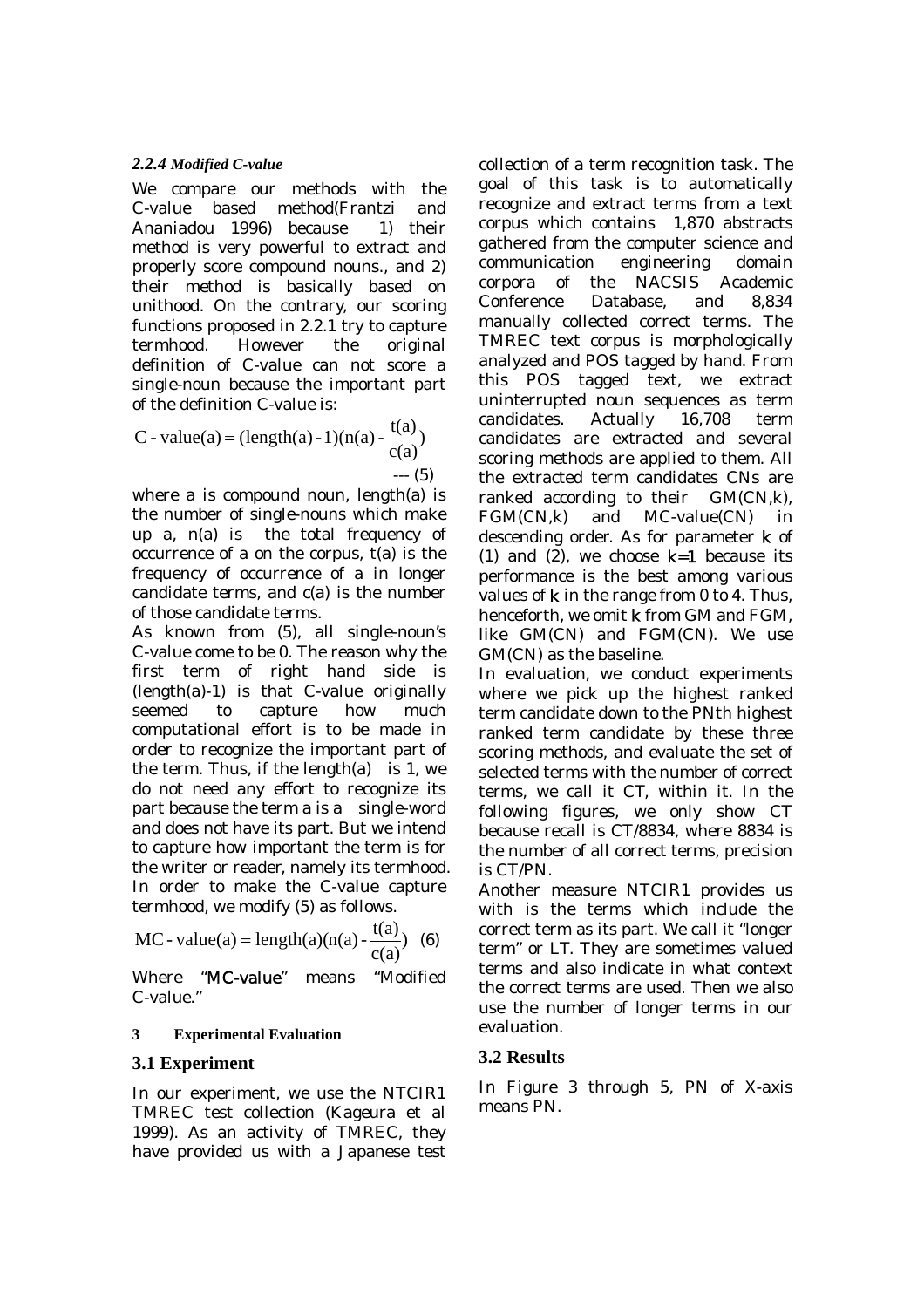

**Figure 3. CT and LT of GM(CN) for each PN**



**Figure 4. CT of FGM(CN) minus CT of GM(CN), and CT of MC-value(CN) minus CT of GM(CN) for each PN**



**Figure 5. LT of GM(CN) minus LT of FGM(CN) , and LT of GM(CN) minus LT of MC-value(CN) for each PN** 

In Figure 3, the Y-axis represents CT in other words the number of correct terms picked up by GM(CN) and the number of longer terms picked up by GM(CN) for each PN. They are our baseline. The Figure 4 shows the difference between CT of FGM(CN) and CT of GM(CN) and the

difference between CT of MC-value(CN) and CT of GM(CN) for each PN. Figure 5 shows the difference between LT of GM(CN) and LT of FGM(CN) or LT of MC-value(CN) for each PN. As known from Figure 4, FGM based method outperforms MC-value up to 1,400 highest ranked terms. Since in the domains of TMREC task that are computer science and communication engineering, 1,400 technical terms are important core terms, FGM method we propose is very promising to extract and recognize domain specific terms. We also show CT of each method for larger PN, say, from 3000 up to 15000 in Table 1 and 2.

**Table 1. CT of each ranking method for PN larger than 3000** 

| PN    | GМ   | <b>FGM</b> | $MC-$ |
|-------|------|------------|-------|
|       |      |            | value |
| 3000  | 1784 | 1970       | 2111  |
| 6000  | 3286 | 3456       | 3671  |
| 9000  | 4744 | 4866       | 4930  |
| 12000 | 6009 | 6090       | 6046  |
| 15000 | 7042 | 7081       | 7068  |

| Table 2. LT of each ranking method for PN |                  |  |
|-------------------------------------------|------------------|--|
|                                           | larger than 3000 |  |

| <b>PN</b> | GМ    | <b>FGM</b> | $MC-$ |
|-----------|-------|------------|-------|
|           |       |            | Value |
| 3000      | 2893  | 2840       | 2531  |
| 6000      | 5644  | 5576       | 5011  |
| 9000      | 8218  | 8152       | 7578  |
| 12000     | 10523 | 10488      | 9852  |
| 15000     | 12174 | 12186      | 12070 |

As seen in these figures and tables, if we want more terms about these domains, MC-value is more powerful, but when PN is larger than 12,000, again FGM outperforms. As for recognizing longer terms, GM(CN), which is the baseline, performs best for every PN. MC-value is the worst. From this observation we come to know that MC-value tends to assign higher score to shorter terms than GM or FGM. We are also interested in what kind